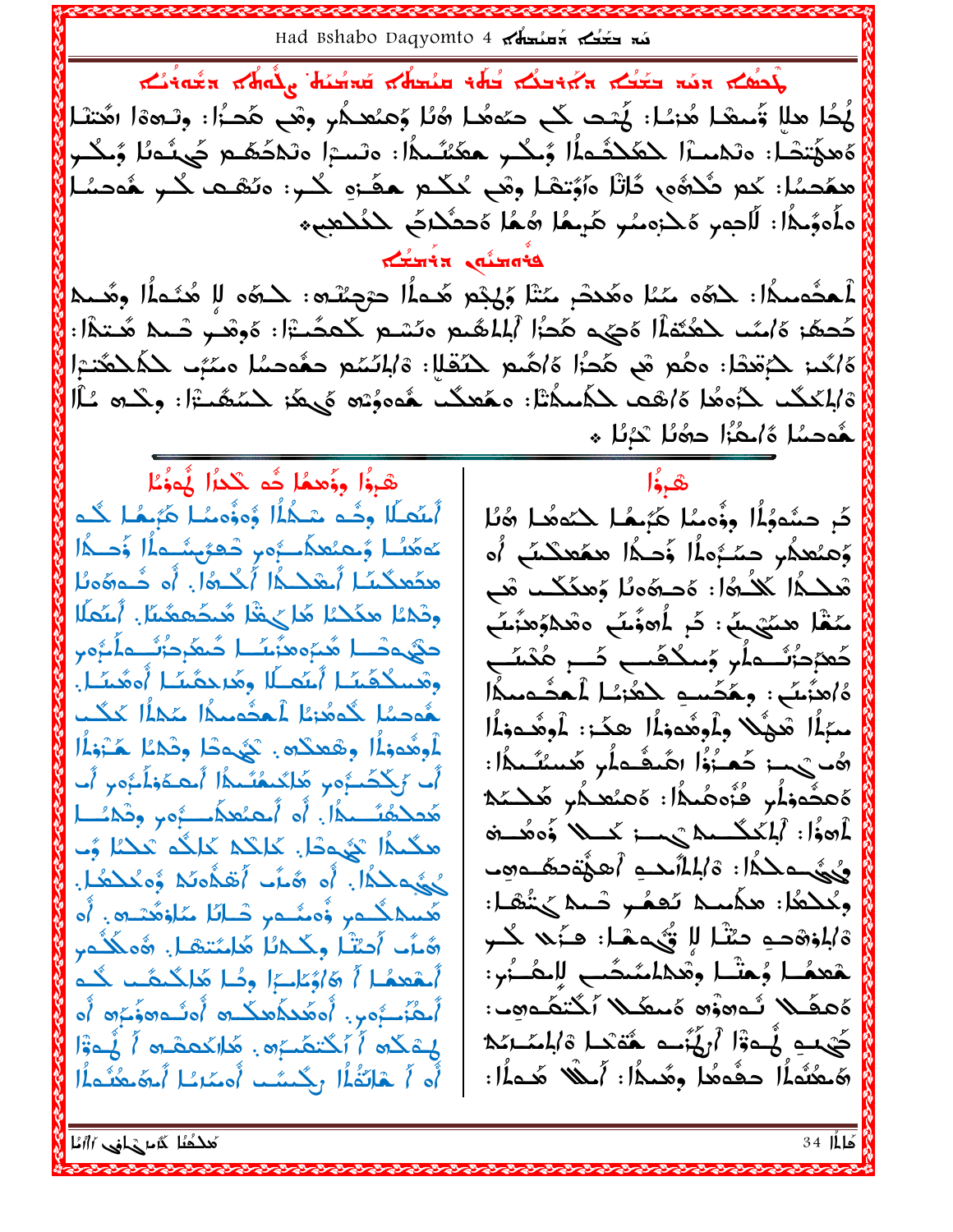Had Bshabo Daqyomto 4 الممكنة المصري حقَقَده وُومُحِيطًا. مِدَهَكَدَ لَا أُومَٰحِهَلَّا. حْسَمْلَهُ هِنَدْهَا: أَبْلَكْتُرَاهِ كَانَتْ فَا كَمْسَرْ منكفا هندها وأمسوه المفاركة هُستُأْلُهُ: ەهُمْسِهِ هُستَمْْا هُاهُسَــزِهِ وْقْتُـــكِ هَنَعْـَــبِ أَهْـــتْكَا أُواقْبَـــرْوُو أهدَّـــوسمًا: بِفَعَـــو كَثَبَـــرَا وَفَرَجَـــو أَهدُ ومداً. تَاقَّعَفُ أَحَتَنَـّ أَه 60% لِلَّٰٓتُ ہِمَّ رِہِ مُسَمَّتِیْ مِسَمَّیْہِ الْمَشْمِلِّ لَمُحْمَلًا. وَحْز وُّمِسُا كَانِ وَهُدَاه هَـا قُلَّا هدُتهْـا: حمَكْـهِ بِدُتْـا مُبِدُّتُنْـِيُونَ، دَهُتعْكَ. مْصْرُوْهِ أَ يَحْتَكَ أَهْصِحْأَوَّلُو مَحْصَـهِ صَـٰٓءُٱا: إِنَّصـهِ كَسَـٰٓءَا هَاجِئَسَـٰبَ محَمفَ، أُمكلكَ أَ حُتْرَا لِحُسْرَا صَحَٰلَ. هُحَبُّلًا: هنَّمو وُّەمْنْدَا ەھُدَانَّے مَنْتِلُلُّا فَائْبَ أَ وُّمِئْنَا دُا دُرَّب سَكَّا بِعْمَيْهِ أَ يْ الْفَجْبَاْهِ وَهَتُوْصًا أُوضًا خُلِكَبٍ صَّا حڤَــوُهُتَدُّەر؛ ەُرُوْــــر اللَّه وەُنْــــر هَّقُوهَجْأَلُهُ . أُودًا رُكِسُب كَنْعَظَيَا أُودًا حمَّىڤُــــەۋُىۋە «مُجِىكُـــــــى خُبْھْـــــا هَرَ دِمَــبِ دَاهُبِڤَــوَذَاءِهُ أَو هَالسَّــدَاهِ وهَكْدُمَكُمُّا مَعُعِجَبُ ۚ كَمِلًا هُعَهُومُنَّا: ؤُهِمَٰنَا أَ حَٰۃِهَا وُعُثُووُۢا أَه وُحَكَّمَٰتُم كَـالًا دَّبْشَہٖ ۚ كَلَّهِ حَوْيَتُهُم مِنَّةٌ مِنْهُمْ مِنْهُمْ مِنْهُمْ مِنْهُمْ مِنْهُمْ مِنْهُمْ مِنْهُ كَلْمْقْتِنِ. لِّلْأُحْثَثَرُهِ أَنْ حَدَّجْنَا وُحْثُوزًا حْسَرَوْهِ هَدْ أَا هُيعًفٍ : هَيْئِنَّبِ كَلَّهِ أَسْر هَٰدُوا هَيغْتَا. أَو يَكَذَّبَعْتَا شُو شَاتَا سْرِؤُو وكَيْدَمُا هَكْسُمْلُا وْأَبْلَسُمْ هُيْرَبّ مَكْمُلْ وَهَاتُمْ دُاهُيمٌ مَحْكُودُهِ أَحْدَاهُا |كَيْݣُو دَّافُا هْ/قَوْلِا سْدُوّْلُا كَشَعَّبِ : أُمكَمْتَنَا خَبِكُمْ سَوُوْلٍ. حَفَامَّتْنَا حَكْمُنَا هَكْعُدَ حَفَّــهُ مِنْ مَكْحَتَنَهُـا مَــَّزَهَـٰهُ! دُاحُبِ لَانُشَا حَقَّ ْبِشَـٰهِ أَا دُاهِجُمْ أَوْبِ دُـا هدهَدَنَامِ : هرَّتَن هُعَدَّه وَ وَوَهَّتَ شَمَعُونَا : هدَاسُك هَهدُم، أَه هدَالِي د شَمسُلُ. أَه حعَّنَنِي ٱهَّةَهَـا مِلْكَعَّتَةِا ذُهَّبٍ: كَـبِلَٰا من معكَب أَعْ جُدّْا أَه أَ لَمْحَدَّتِهِ ﴾ السُّجْتَا. أَحَدُرُا عَلَيْجُوا أُورُودُو مِنْ مِنْكُمْ وَهُدِمْهَا تَنَحُطُ 9ْرُوهَـٰٓى ٱبِلۡكَعِنۡٓءُ ۖ وِهُحكُـٰۂ عَذُمَـٰا ۖ أُهْجَاهُا وُحَكَّكُمْ ﴾. أَحَدَٰاً وَا أَوْهُدَا خُلَّا ووُهكْلا: خَيْلَ أَوْهُمْا مُبِطًا: هلْعَثُمبِهُا مْحَبِّبْلِ. أَحْلَمْحُدْمِحْلِ كَلّْمَتّْحَابُل وَهَاتِمْ لكسَّلَّانُا وْاٰلْكَسَّــمْ هِجَّرْهُــا: هِدَّسْسَبِ دُا مِمَٰہِمٗا. فَالْمِ ٱلمُّدَون اُو مِحۡمِعِنَٰت هْرْوْتْ فْ مْحَكْبْ هْتْتْ فْ مْخْتَصْبْ أَهْتُمُ أَوْهُرَدِهُمَا أَسَيْرِهِ شُدْهِهُمُومِدِدًا. مِّيْ مَسْمَدَةٌ وَالْمُسْمَدِينَ مَسْتَرْشَدِ أَه غُبجُــد أَ وُة هُـــدٌ. هُدمُــا هرُجِنُــدأَا جُ ۖ وَتَصۡدُو ۚ : وَهُدَّـــــــلا ۚ وَوُٱ ا وَحَسَـــٰٓوَا الْمَــــــــوَا الْمَ لِكَمِمْلِ. شُمَمُعُبُلْ وُبِعِنُعِكُبُومِ وِهْضُبًا. حَهُّمَّبٍ: حَـهُنُا عَمْداً وَعَنْعَــكُمْ وَمْبَ هُتَمْلَ. همُسُا أَه أَكْمَنِي أَحْقُصِهَا تْـــدا هُــتدْا: همَّــتُـــا كْلُـــهُا وُـكّـب أْمِلُومُكُمْ هُمُرِهُنَّا أُوتُنْبِعْدَا أَوْ سَلَنَّا هُبْ أَحتَسُدًا مأَهَوْنُدًا همَّرْشَبَ : هَوَّسْعْدا يُحْدَاُجُومِ يُكْشَيْلَ. هِعَلا لَّا تَتَعَمَّى أَو ەَمىلُّا ھَى لَمَحْـواٰر: ھُلگىبِّ: ھھَــلا وظُلْكُ، أُهكَعْسَرُهُمْ أُهْعَدُهُ بِعَضًا عَشَمَتْ ݣَهْكُمُ اوۡكُــِ هُوحُكُــُ مَحۡهُــا وُحُــٰـبِ

تشابهم بالمعتر بمهن تشفلته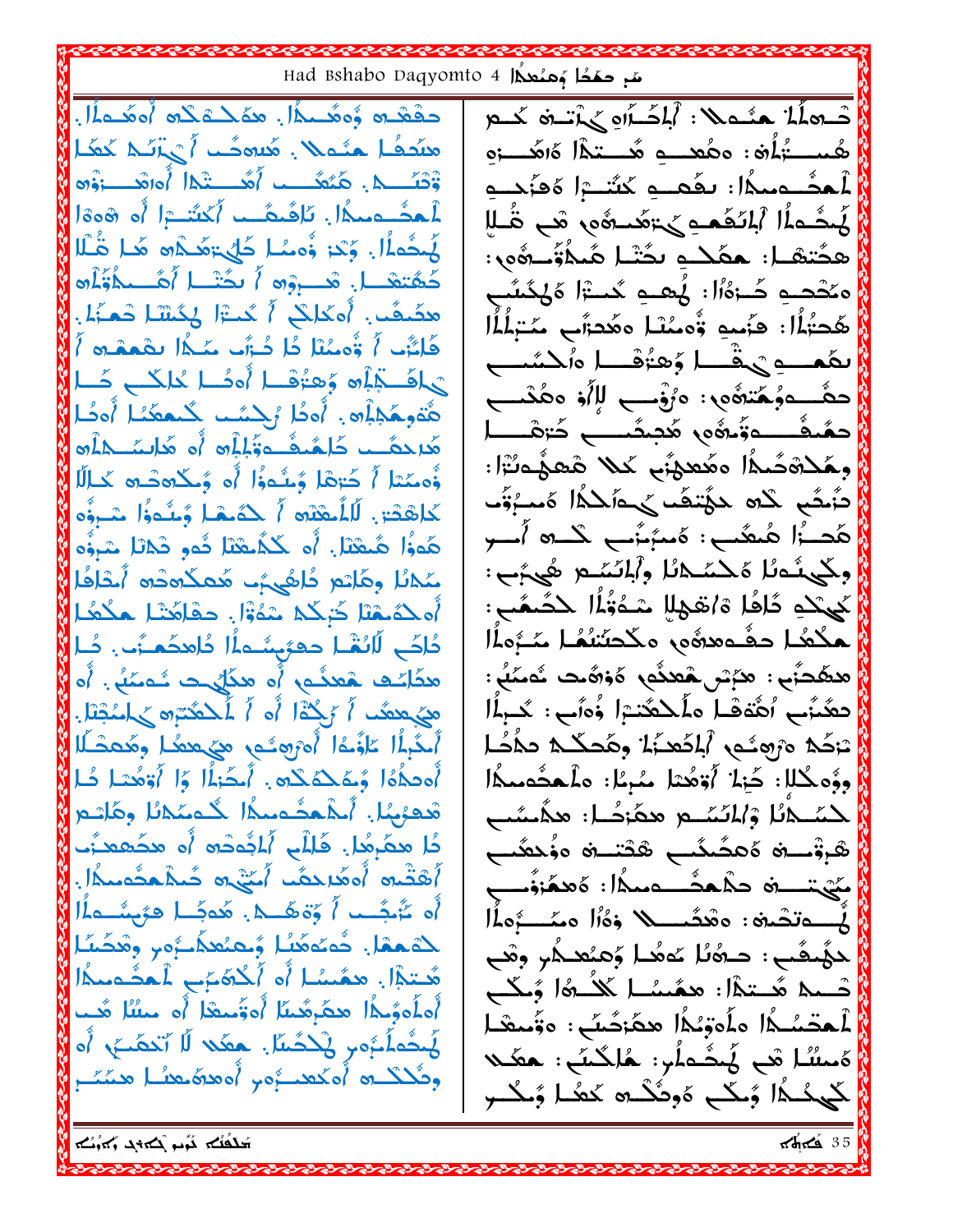مَّمْ حَفْظٌ بِمَنْعَكُمْ [ 4 Had Bshabo Daqyomto كَعْدَدَــْآه وُه هَٰهِكَـــرُه و أَه هَٰلَـــدَهِ هِهَمْعِلًا: مِمْتَرِ كَعِجَرَةًا وِكُتُبٍ مَكَتَب لِهُوسُمَّا هُو كَامُلا شَهْا. أُولمُفُسْ هُبُّ لْكَاةَنَّى هُو فَعَالَ وُهَنَّكُمُّاً: ەُومْـُــەھ هْتَى حْتَدْ.وُه أَا هُزُه نُـمدًا هَـحْـشَـعُـمَـدَاْا فَعَهَّزَمًا خَالَمْهُا. مَحدَّة خَاخَذ تَّتَوْمَ وَب ِّ مُكْتِمًا مَحْفَيَهُمَّا لَكَسُمًا: 16 مِلْكَت هَٰٓ;كَمِكۡلَّــرُومِ هَكَــاٰؤُمٍ هُٰٓ;ـُـا كَمَعۡكُنَّـرُومِ لَّا كْمِلا كَتَرْضًا وِهُنْكُمْلُو ضَرْبِ هُنْمًا صَفْعُسُو أُمِتْرَا أُوحُدَةَ لَمَا أَحْدَثُوا ذُو أَحْفَظُومِ أَو المثرا مكلفَقُلُا هتَيهُب حَمعُدٍ هَبَيمًا: هَبْعُلْ. سَلَامْ كَبْ يَذْهَلْ وُهْرَكْتَكَبُومْ سأەم حَسْمُه وُرِكْحُرِ لِكَلاَثَا وُلَكِ لَٰامَٰتِکُمَٰ، وَشَمَّاجْتَا. مَعْقُد أَه مِنَّـٰهَٰلًا وَحُمْزُهُا وَهْبٍ: هَ/هضَرْ هَضَلا هُنَّى هُزْءُا هَبِّي هُـْمَا شَكْلُهِ أَ هَـْتَـهُلُّا أَه أَ هَّتَـهْلَا طَّهْمٍ هَٰنظُمُّا مَعَّضُمُّا وفُعِيدًا: مصَّر وُّه وُّعِيداً أَه أَسَّصَلَا وِلَا حِسَاهَــزَا هَــا حمَّمُا لِلْ حَبَّىلِلْ هَي مَتْنَا هُكُبِ مُنصَّفَى: <mark>سَاِئاِبٌ شِيمَا ِكْسًا . لَكَ يُدْكَمَهُ</mark>ا أُوسَكُ<mark>ا </mark> لِحْمَى مُلْحَمُّا مُبِلَّا مُبِلَّابِهِ مُحَمَّعُتُبُ: حسَّــدًا وهُمَّـنَــل. وهُكَــمَّنَــل أَمنَــل أَه أَ تَعْدَا سَبِّ مَكْتَبَى هِمَتْقَا لَكْمَنْعَدَا كَتْتَرْسَ، مدة تعتال كَلْعَنْعِدْا وَشَمْنَا مِكْلَمَا هككــــمأا مكْحَرَّمِنْــــمأا هَلِلْكَـــممأا هِجَمِيْدِهِ أَلْ هَكَلاَتُحِيجًا أَو كُنْدَمَتْهَا وِلًا تُنَارَ هَكْتُبُومُاْ لِلْا هُمْهُوَعْتُمُا وَهُكُمْ تَعْلَاهَا مْحَرْرَهِ أَوْضَحُ وَهَاكُنْهُمَا وَهُدْهُمَا كُنْدَبَ ونُهْــما كُــرِ ــفُوصنُــا ولَمُورَّــدًا: لَاصور هُوصُبًا أُولُووُبِيًا. گُودُلِّكُرُونِ أَو گُو ەَ كَرْەمْبُو هُرْمُا ھُھُا ەَحثَكْلاَكَ ﴾ أَوْمَئْتُوْمِرٍ أَوْ هُزُهَا وَهُمَا حَقَلَاتٌ ﴾ |أَلِـمْ هِهِ هُٰنِي فُسُلَ كُهُمهُا وهُهُم هُـتمْلَ حَيُّتَفٌ وُسُسُلًا: هَـفُعـهِ لِلْمَوْحُـلِ وُسُكْـر احكَاهشُوسكُا: أَيم بِهِو حَكِرًا هذُوهُمْا وِحُمْتُو لا وِنَسِمْ سَبِأَبُكِ: وَاسِعُوْمُ حَضَّكَـوْهِ |أَمثْبِ وَحِتْنَا وِهُهُبِ سَعْدَتُنَا مِحْبِهُبِ هِهَه: أَبِيهِ هِهُو لَهااِ وِمَتْنَا وِكْتُ وَكُلُوا وكشَرا أَوْهَمِهِ وَمِنَه مَيْتِا ولا هُهَمَحكْثُماُ! هُهكَمعَّمَنِ ۚ كُـرٍ هُزْسًا كَـم تَـهـزُ! هُنَا وِحْققتا وهَّزَحَعٌ هَزْهُـبِ: وُلْمَنْهَا دَه لِلْعُزْنُدِلُمِ مِلْعَثَمِ وُمِحْرُنًا هُجًا لِلْكُنَّةِ! مِنْهَتها وُحقحو أَكْلًا هَدُو دَهَيعُتُمَا وَحَوْوًا وَهُنَى مَكَلُّهَا كَخُلْصِي وَالْمُسَابَّدِينَ أَهُدوْمَهُ كُـرٍ كَلَـٰاهُ! وَٱمۡـُـدِكَ هُــدَاَّهُ﴾ حمَّـداُرٖ هَنۡتَـعَـدَ هَهُنگَـدَاٚ﴾ خَاهَّـفُـرٖ هَعَـذَاهُ مُنُثُملًا كَعثُوفلُر وكَع هُتمْاً: هَ/فوَيد تعَنُّوه لَ كَعثُوفلُر وَآهَد كَل مَتْتَا مَتَبَلَّالٍ |مالِ هُنَّفَاءُ!: هَحكَّ هُنِي وُبِمُحِسُرٍ أَهُبْنُلِيه حَوْنُا عَوهُا وَعِنْعِدَارٍ حَصَّبِيدًا وقب شيما مُتَمَّا وَلِإِحُمِ مَكْرُوسُرِ هَيُسُلَّ حَذَفِ \* وبجمأا وموذُع ووادا حناف باءحت سه حنفلة  $\pi$ di $\pi$ a 36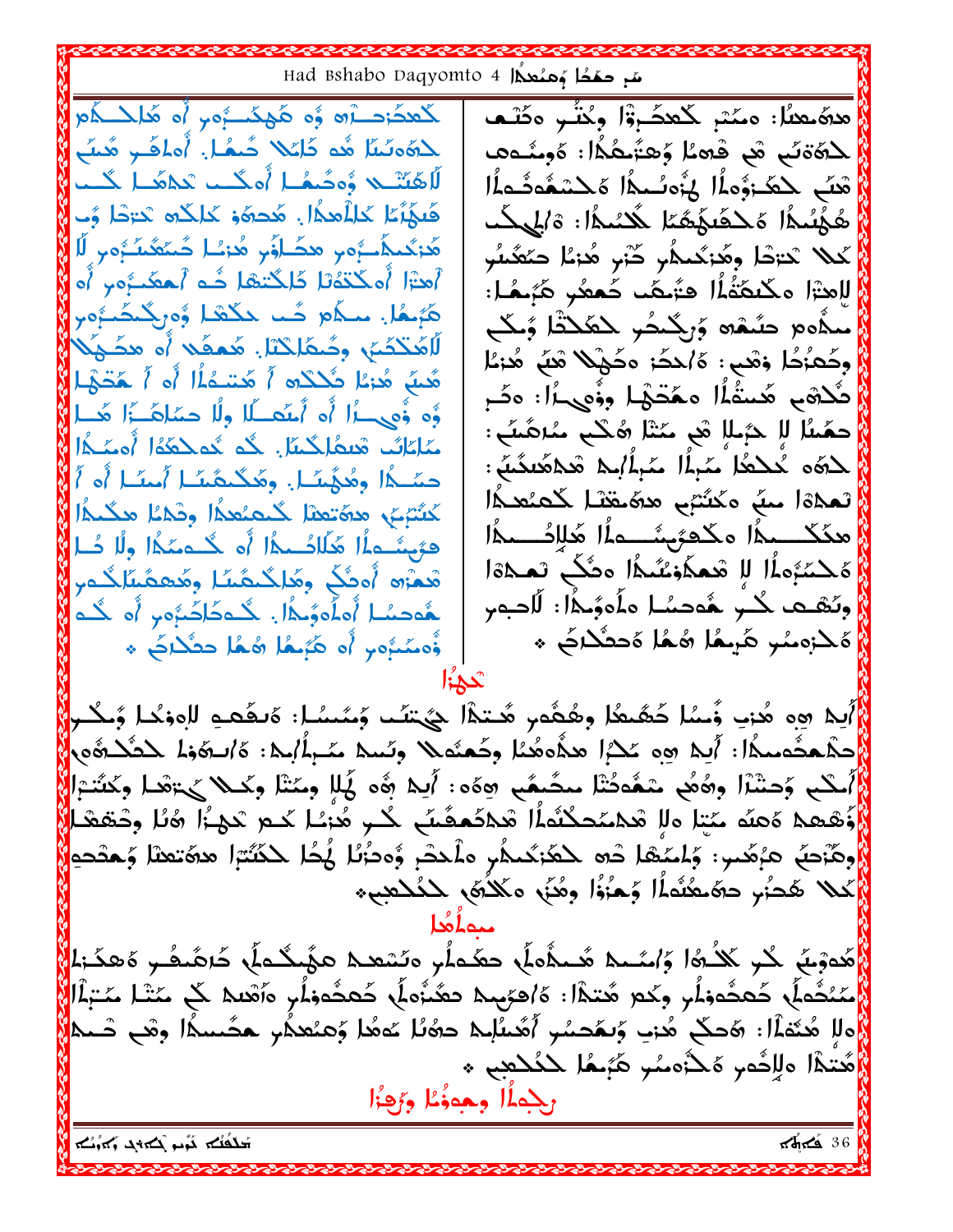Had Bshabo Daqyomto 4 مُنْعَمَّا 4 Had Bshabo Daqyomto كَعِلْمَلا خُووْثُمُّا لَلاَثْثَتُمُّا مِعْقَثْلَا وُّمِنْتُنَا رُضْهَ هُنِي لِلنَّبِلُو حَمَّصًا شُنُا وُعنُعْدُو هَٰلاَمَاءُ مَّتِهُمُّا! وَكَلِّكَ هُمَّ حَفَّلًا مُعَمُّحًا هَ مَعْدًا: وَأُومُا أَمَلًا وِحُلِّ لِإ هُفَّ: ومَمَّإ لَّى حَمَّبُوماً! لِإِ شَعَكَاوْنُتُمَا! حَمَّ شَدَدَبُثُواْ! وِؤُومُا وُحَكَّرٍ هَّبُـِعًا شَعَّاهِ فأهطئهم لْمَحْمَسِمًا: حَجَّه مْحَكَمًا كَلَّجَةًا وَالْحَجَّةِ مَحَّةٍ كَحِسُّاً إِنْعُمَّا وِمْتَحَ أَبْلِحْلا : حَجَّه لِإ هُنَّه أَا وِكُم هُماًا ٱبْلَكْتُلا هَكُهْلا للهمبُرْتُـ۞ وِكُنغُـا هُـزُّهوًّا: نَكْتُلُ وَٱلْمُلْتَف كَهُمْ هَدَٰۥًا هَٰ لِكُمْدَةٌ وَحِمْدُ الرَّهُومُ الرَّهْدِ: لِحَاةُه هَزَى هَدُلاً وَلِحَيْدَهُم وَاحككت كْسِحُلِلْ حَمَٰلُمْ مَثَاوَّدَهُلُّا هُرِهُدِهُلْ حُمْنُعِدِيْنِ كَلَاهُمْدُا أُهِنَتٍ وِجْدِهِ عَلَل هُوجسُلِهِ هْبِوًّا وَرُهِزًا هُم كَلَّالٌ لُّووُّمًا همُسُلم أَه أَحْدَمَــبَ أَه هَــي وهُــتم شُــه ھمَسُل كَلَاهُ! وُلَكَے هُو مَنْنَا وِهُنَكَ فَيْ: ﴿ وَدَٰهُ ﴾ وَهُمَا لَا هُنُمَا ۖ وَحَمَلَتْ وَالَّهُ مِنْ أَوْ حُحهُ: 60 لِلْ هُنُماُ احْصُرُاْ وَٰلِيْمِ هَٰمَا لِحْمِنْكُمْ أُوهُداً لَمَحِلًا وَهُوًا خَرْبُهَا. أُو كَــــلا وْ/اخْتَرْــــم: ههْــــلِلْ وهُهكُـــة مِيْىُلا وْمِيْتِكُمْ بْكَسِيْمِدْا خُومُهِكُمْ و كْسِهُــداً حقهكُـــهِ: مُـــداً وَٱستِكْــة أُوهُدِهُمْ وَهُدَوْهِ لَذَاهِ الْكُمْتُوبِ الْمُحَمَّدُولَ. لَّكْمُسُمْلًا حَشَّمَتْدُهِ: هُنْهُا خَسْبُرُاً! كَاهُبِهِ ۖ حُسْرُهُ ۖ وَمِعْ ُ ُلِيْرَةٍ ﴾ أُومِعُجِسًا خُودْحُـــهُا وَْــــلَكْ۞هَلَـْمِ∞ هَٰحَـُحُـــل وِ}نُـهُـــل وكلأرةهأره معكفكا وإنعا حنبر منغا صُهُشَكُما وَالْمَحْسَنَ وَهُمِصْكَمْ هُـــه وهَٰڪَــلا حرْجِئْــُـره: هَمْزَمنزمُــل حُــلِكَٰۃُلُّا ترجسُّتِره في أوتعكسًا خَلِيْجِهِ حَسَارٍ وقَعِيكُ مِنَ وَهكَـٰز حَاهَّىڤـُهِ: هَـُـُـهُــا مَنْرَهُنَــا حَـُــرِ دُّمَّ جُدَّـــــْرَهَ . دُمَّاصُّــدُ أَوْهِ مَعْقَدَـــْـْرَه معكِّده هَجِلِلم حَدَّمِ حَده: هَهُمَا المُؤَهَّل هَٰذِلًا مَٰذِخَذَتِهِ خُدَحُمَٰ! كُنُوا. أُومَٰدِمَٰا تَسِمْ كَنُتْمَ أَبْعِلاً هُعْدُهِ: هَكُلاً لِحْصَمَ بَاَّبِ خُوجُيجًا وَا يَسَّرَا هُدِجَرَدُو هُمِدْوِي. هُتمْا دَ مُاوَّا: هَ/هكْبِ دْعِي هَتْدَا أُهكشَــز كِيضًــا مُستذاكُ مُعطَكمُسُـا. أُه ءُهَد گدوڙُنا هُمَفَكَي مَتْا: هئُمَلا محْعكُلُو عْبَارِ هُـتَمْا أُو رُوَالِّكُلُو مِكْوَلَا كَـكْـدَاةَ ۚ يَا كَـ وَوَقَـٰهَا كَــَـةٍ ۚ وَتَـكْــدِهِ ۖ وَالْمَـكَــتَ أُه محدِّدُركَه مِّتْلَ. هنُه\ أَب دَٰاكَدِدُا هْذَا، هَنَّهُ يَوْمَ دُوْ أُسِي أَوْسًا وْالْمَاأُبْحِي بِ قَالِكَ مِهْ أَحَدُهِ أُهْدَّدَ أَهْ هُدَكُمْكُ مِهْ أَ لمكْمڤ وتَسْتَمْ يُهْدَى مَا مَتَحَمَّدَ مِنْ مَنْ يَوْسَفَكْ أوتسكان متكَّاره لا مُتَكَلَّات مُلكَّدة أُخَذَّه الْمَتَـٰهُـمْ كَـٰهُمْ وَسَعِيدًا مُـذَا لَكُمْ تَدَهْرَا دِرُه أَفِسًا أُهِهَْدَتَ أَهِدُّهَتَـٰٓ). هُرِكَنِكُـف وسْلَحَمِلْ وَلَهُ هَذَا وَلِيَسْمَعُ الْمَسْمَلَا وَلَهَمْ وَلَمْ يَامَ أُهقَدْ وقَدِهَ كُلُّ هِ هَادِكْكُ هِ أَ قَاتَنْكُمْ وهَكْتَهَا هَزَكْمَ لَلصَّدَا وَحكْتَمَلَا هُكَعَلَا هصَّمُا وهْي وُقُب حُكْفُا: هَكْمًا كَمَّسُـأ لْكُوهُ هَذَا أَحْمَدُ اللَّهُ وَهُدَا وُوْا وُوكُوحُكُمَا وَبَّلْهُ كَلْمُهُ مُتَشَمَّلُ مَقْسَفَةً \$50 مُحَسِّر

تشابهن عردتكر سهقه تتنفقض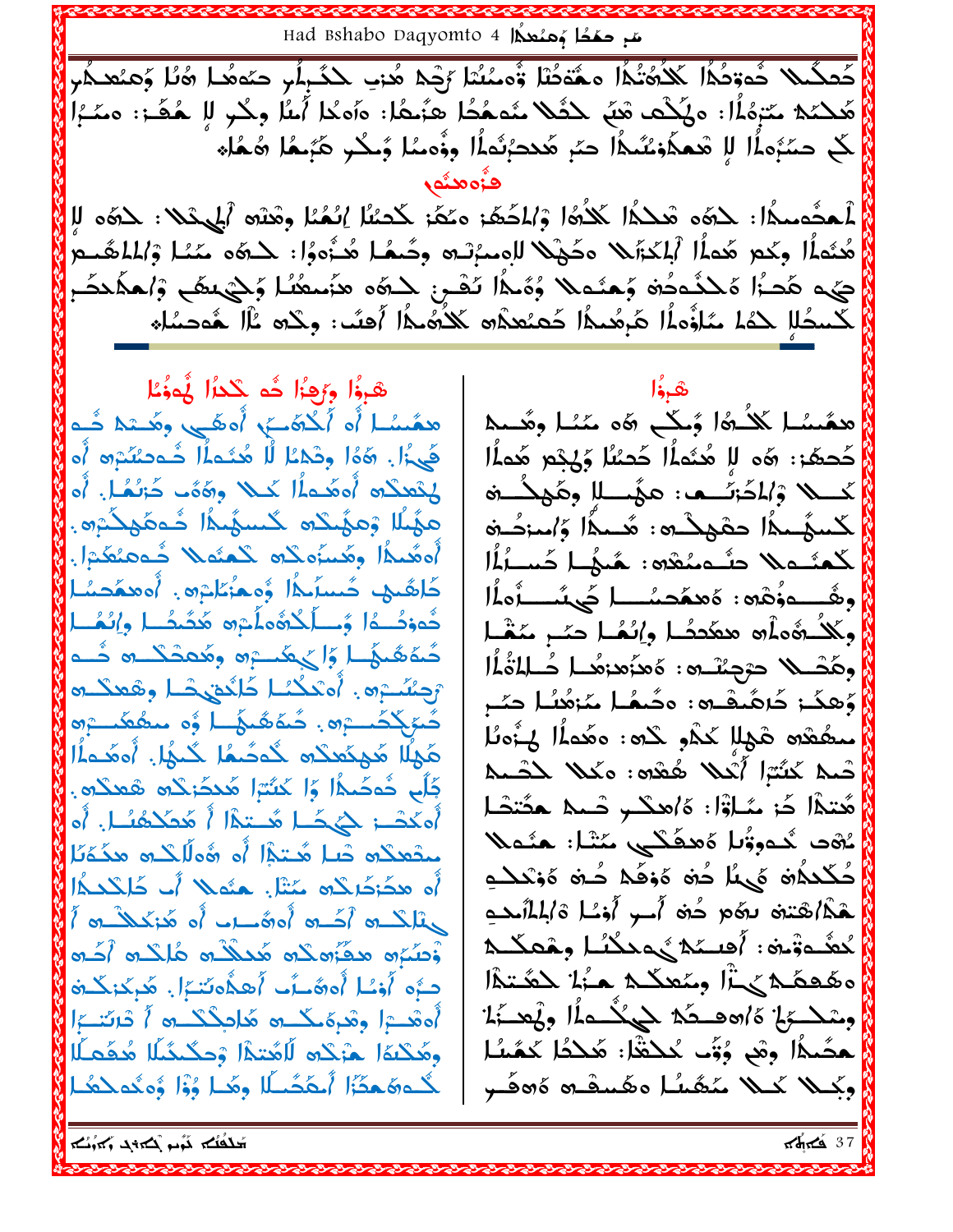Had Bshabo Daqyomto 4 مُنْعَمَّا 4 Had Bshabo Daqyomto أُومَٰكَكُمْ كَمُبْنُمْ وَحَدْ : كَكُمْ هَمْنَا أُو لِحَقُـوحَكُمُهُ وَلِيَـزُونُا وهَكِحَــُـهِ: وَوُٓرَهِ لمْهْرَكْلُه أُوجْدْ لَكُمْتْقُمْ وُوجُلُو هِهُنْكُلُهُ . لأنفسه وعدئا كبها وهوله الؤم محيمكه لمأمقه ؤمتمئا مئام ومئسكه دَاهَيفُ|: ٥هُـــم حمّههُـــا لمكْـداُـُــا لْلُوُم خُورِهَىغَا. أَو هَيْـمِ خُوجَهِ ذَا ذَٰلِكُـدًا لمكْمدُلُثة وَلِلْــةُهلُا: ممّــرَّب هَ/قـــرَّمِي أُهدَهُكَ وَّبُ أَنْكُ وَّهَ أَلْيَ أَه هُدْمَ اللَّهُ عَلَيْكُ وَ لْحَثَّلَاهُـبِ شَــْتِنُكُلُ: هُ/سـرَهُوْ لَحْقُدَفَــل للطُّلْكِ مِنْبِكَلِ أُوهَبِهَوْكُو لَلْكُمِنَوْكَ هقتــمُدًا لِلْمَدَّذِ حَمْــُـملا وِلِلْمَحْمَـــة ضَّكْتُ وَ أَوْجُلَ أَه لَٰا فَاتِفْ شَعِيَقَا أَحْــوهِـــ: ولا مسأل محُـــلا وكُمحُـــلا لًا هِهَيْهِ هُوَجَاجَدُوهِ . أَو لَا سَرْكُلُو سَؤُوَا وَحِمَّدٍ شَرَّا حَدُّا: مَّحْمُدًا لِلْهُ هَٰذَمَّدَكُنُّـاً أُوسَرُوُا وُوهَوَرُا هُرْكُلُو . تَارُمَٰهُا وكُنْجُنَا وْ}ائسِّم: ولا هُنُواْ وَ}دْرْ مَتْأَ حَهْدَةُ} مَنْزَــــهُ! وهَنْـــــمْ. 6هُ! وكَــــبِي هُـــــمَّلَا كَعِنُعَـٰـدُاهِ : ۚ هِكُــٰ; أُهوْسْــهِ ۚ هَـٰكَــِعَـٰ شَــِحِ وڤَدَهُ; كَانَ مَنْتَلِ لَلْكُتُمْ! هُبِ هُبْعَكُتُونَ مَاصَلُوا أَسِــو مَــٰـدُا أَسْــو شَــدَ مِــدَّة مِـدَة أَسْـــدَة مِـدَة أَسْـــدَة هَالْكَحِكْمَ أَنْ وَاوْضُرْهِ أَنْ تَفْتَ هُدَهَدُوْا دءُه مَنْحَانًا هُـب هُمَذَّه أَسْءَه أَه قَائَا هُـب وَهِسَبْكُــهِ/ْ| وَهِكَهُــف هِهْ|: ةُ/لِمُكَهُــف أَثْلُاتْا تْلِكْعْدا وُاسْعُتْــْ وْ وْكْلْحْاتْــْ وْ خَتِنُكُمْ تَتَنَـٰكُمْ وَهُوَجِئُنَا كَـرٍ تُـفْـِهِ وَوَٰهُ!: وْحَدْهِ مِكْتَرَةٍ فِي أَوْحَدْ هُهُوَ أَوْ تَرْكُمُ أَ أَوْيَهِمْ دْمَ كَحَتَ وَوَهُل: وَسِيْحِكُمْ لِلْمَحْزَ يُوجَدُهِ وُوهُوصِيًا أَبِ تَعِبًا وتَقْعِمَانِ أَو هنُعكُلهِ : هَمِدَه أَلَى هُهِهُمَانَّا هُوْتَعَلَى : وَّلْاسِعُتِ أَحْمَى أَ جُتْرَا جَكْتَانِ أَوَيُسْطِ كُنْ أَحَدُّا وُحمُعكَمْوْهِ . أُوسلَكْتُه أَحَاهْقَة أُو مُكْتِ وُّمِنْنَا رُبِ هُجَرَٰا مِنْهُنَّى كُلُّهَ: هَحكْدِهِ حَكْمُوْا يُهُووْٓا هُوِسْكُو؛ هَجُعْتِ هَٰزِكِكُلُو، ۚ أُو عَلِلَّمَٰتِ أَ رُّومُنْنَا ﴾ لِأَو هَوَٰزُا هَٰدُا هَٰذَهِ وَ دَهُ خُملًا کَے وَسُکُبِ : أُوثِهِنَّمَكُمْ. أُو أَ تُهْوَرَّا أُوجَـٰهُ! أَاتَخُبْ. اًه لِمَزْلِكُمْ أَه هَـٰهوَٰا أَه هَٰدِهَ مَعْهَدٌ وَ حَلِيفًا مَعْصَدِهِ لَكْمِهُ وَوَاحِدِهِ الْمُؤْمِنِ وَلِلْمَلْمِينَ وَلِلْمَ أَعلَم اللَّهِ وَحْلاَنَا حَزَّهِ حَــدًا . أَو هَٰنصًــزَوْنَ أَو أَحْزَاهِ لْمُوهُدُومُ الْمَعَلَمَ الْمُؤْلَّدِينَا وَالْحَاشَاءُ الْمَلَاتُ الْمَسَلَّدَ هَـــزُوُّا مُسَّحَفٌـــملِّبِلِلْمِ . أَمَلًا مِحَمَّـــزَوْهِ هِهُو دُـَّوْوْا لِكَعْمُعِـدًا: حَقَّـومِ وُوَمِئْتَـل أُوهُـوفاً مُـراً وهَوْـا. أَ هَٰلَاتْـا هَوْب أَبِلْدَّارِ هَدَّا لِمُحَا كَدْجَيْدًا: أَبْلَاهَــزِيْمِــزِ دُّرُّهَا كُلْعَنُعَكَالَ حَقْفَهِ وَارْتُومُنْنَا خُمَـزَا هْدِرُهُ) كَنْݣْمْ رُبُرُكْسًا وَكُرْدَهُا وَهُ مَنْهُ لَمَماْ كَحْتِبُدًا. أَمِعْنَدَا هَنَّبَ كَنَّ إِنْقَا وْااوهْـ حُتْبُ ايلْمب كْـملَاهِ مِـ الْبِ: ودُبِّدْمَا وَحْتَمُّدْ ﴾ [66] وْرِجَّدْ رَحِدَّدَهُ صُم تَكْبُو حَقَّوصُكُمْ مَكْمِعَنُكُمْ يَحِبَّرَ لْكُمْعًا هَٰذِنَا. هُنُع خُمْعُوصُـا أُوحُـمِعَنَـا آبلككَـــا: شَوْخَحْشُـا دُخْبُ ابِلَاب مَنْــا كَكَب. لمكُب وقْع تْعْمُلْكْلْمُا كَلَامْ قْبِي تَصِيمَ مُصِتْمًا: يَكْتَسُمْ مَنْدُا وَاحِكْمَ دْلَالْمُتِمْلِ. أَسْكُلُا وِكَحَْنُوا حُدَّمُكُمْ وَسَدَّا لَكْسِمِيْدًا لِكَحْمَدِ أَهِكُمِسَيْرَا مَسْبَمَا أَمْرَ لِكُمْحُكْمًا مِحَمَّرًا أَلْعَرَبِيْنَمِهُا ضُعَْعَلَمًا. حَصَّرِهُما: هَامُ وَشَيْئِهِ لَكُنْ مِنْهُمَا

بَكْلُهُمْ لَهُمْ بَاسَمْ بَكْسَاءَ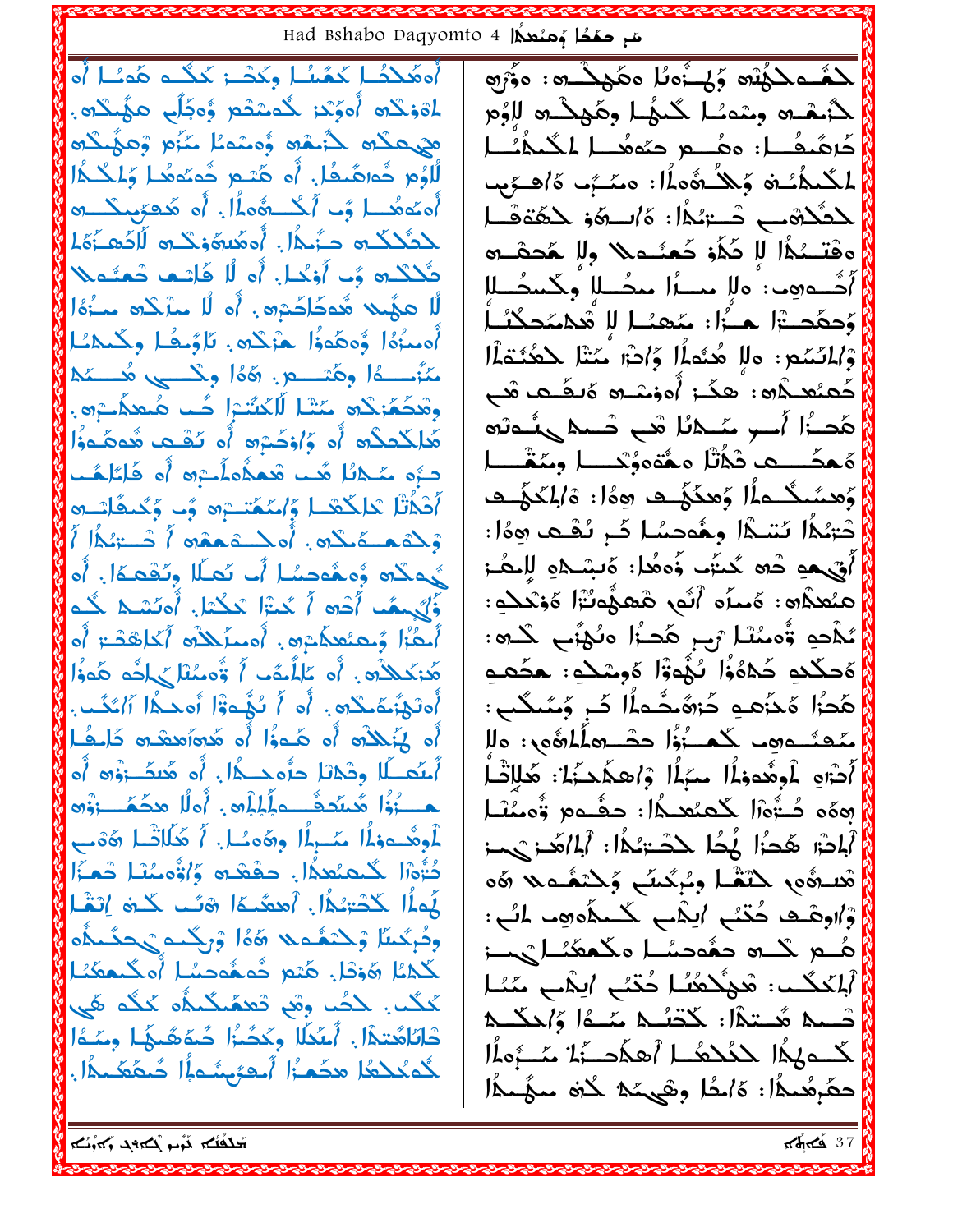مَمْ حَمْحًا مُحْتَمَىْلا Had Bshabo Daqyomto 4 أَحْسا وَأَيْسُرُا أَحْسِرُكُما أَهْلَا حُلّا أَيُّ إِ لْمُبِ ٱبْلَـٰدَٰٓهَٰٓا ۖ هُـٰكَـٰبِ ۞ ۚ وَقَات أَخْضَفُوا أُوهَنَ هَوْمٍ مِنْصَفَرْنَا وُحِمْمِهِ أَ هِهَدُّرُبِ مُمُّلٍ وَهِمُعِنَّمُ الْكَمِكْتَيْسَ لِ لْكَمْكْتَسْطِ. لَأْتُـب هُــوهُكْلُوه وهُرُبْهُـب لِمَاهُمْبِ فَقَدِهِ وَبَبْتَقُبِ وَتَمَلَّمُوْقُ أُووَهِكُمِكُما لِّلَّتِ حَقَّتُكُمْ وَلَّا أَنَّتَ وُاٰلَمُ أَهَكْشُكُمْ أَحْدَمَكُمْ لِلْمُؤْسَكِنِ لِمُتَنَبِ ممُسلِّي أَسْرُهِ دِهْلًا الْمَسْلِمِ الْأَصَافِ هُنِّي. أَقُسَم وهُــــم وهوُا حُـــه هُــَهُ: هُـــرُتتب وُهجدًا كَيْھوَيْسَا أُوھِكُمْسُوْهِ كَمَكْتِسْسَا وِثْلَالْا أثتب خُصبكا هَخَتْنِب كَمَكْتَسْط هِيَ هَمْدَا. أَه وَوْسًا وَوَهُ جُبِ رَحَلِ لَمَحْمَدَا وَٱصَّكُع : وَهَالِي هُلِمُكْتِ رَبِّ لَمَكْتَبَرَا وِثْلاَهُ مْلَّا مِدَّرْهَا . أَبُّه مَكْلَاثَه كَمكْتِسْلِّ وَهِجُرِؤُبٍ : ٱلْكُتَبِ كَنْعْتَبِ لَكُسْرَةٍ الْ ودْهْنَا لِمُحْبَا. هُعُبِيَّب هْنُبْعْتِنَا هْعِنْدِي أَه وُهِ هُمْ وَلَقْتُ وَهُدَاهُ وَاللَّهُ وَهُمَ وَاللَّهُ وَاللَّهُ وَالَّذِينَ وَاللَّهُ وَالَّهُ وَ سُمِّئْهُ وَهُنَّكَ أَسْكَنَّا وَثَلَالًا مِنْهَدَتُ ەُوْھُلِي كَمْ وْھُنْگَى ەْھْلَاسْ وْھْلُونْ كَـْمْ أُوصَكُ مُدوهُهُا أُو أَحزًا وَاحَبَ أُوهُوعُلُاهِ أَدَ<sub>َٰ</sub>ٮ ہمۡہِشہ حمۡھُدا کَۂ سُمنّا؛ ھھُا وَٰ)وَدًا شَعَّعَكُماْ لَكُمِعُدًا أَو أَدْرًا وشَمَّلَ. لمَعْجُل مكْتَعُا هُرِمُنَا وَلَا جُلاً: يَهْزَ هَٰذُ حَمَّعُـٰهُمُّا أَو حَكَّمُـا أُولًا حَصْـَر. هْدَهُمَا حَزْمِهِ لَمَحْمَدْ إِلَى أَسْرِ هُحَـتُدًا: أُەنۇ;ڭــە أَىكَـاۋا شُەڭْــە أَە وَازْخُــا ەھْب مَدُوْماًا وڭھەھُە كَنْقْب كَيْحَوُّا وَحِكْتَسْاً: هَٰكُمُّاهِ هَٰـا وَٱلْمَكَـٰـِي كَــلا مَّدعَى الْمَصْرَفَ الْمَكْمَلَاتِ مِنْكُمُ الْمَسْرَوِيَ مِنْ الْمَسْرَوْيَةِ مِنْ هنعكاه مُحْسَنُهُ سُتَوْمُلًا مِعْتَوْهُ مُحَرَّد وَحَكْتَشَاءَ أَوْحَكَٰاوَهُمَا وْاقْتَحِيْهَا خَطْبَ حيهما وؤهلته هستنسماً: تَسرِيهما هنُعداً مكتماً فَجَبِسْهاً مَكْتَكِمَكُمْ مُتَى لِحَوْدَسُمَا وَرْزَلَ مَكْتَمِنَّوْهِ وَهُ وَالْمَلَوَّلِا خُمِيسُهُا وُحَظَّوْجَهُمْ أَحْظَرُهُ عَنْجُمًا وَأَسْتَدَارِ. حكَـــوصُـــدأا: ةَعمُـــــــــــــــــــــــــــــــــوبِ أَمِنَكَ الْمَسْمَلَا مِنْ حَمْدَةٍ وَالْحَمْدَةِ وَالْحَمَدَةُ الْمُسْتَوْرَةِ أُهكَــد كَهزَّـــرْه وهُسئـــا كَــزْهنئـــا. أُه مَكْلُوبِ حَقَّـمَـمَدًا مَحَمَّـُوَّا: لِمُـمَصَّوَى هَربُدهكُم أَه مْزِيْكُمْ وَهَلَمْ شْعَرْوَا أُهْمَرْسًا لِلِّنْكُمْ وَلِلْ مَذَاةُدَمٍ دَهُنْفُلُو دُو: قَدْهُكُمْ أَكْتَفَـــِّي. هُوصًـا لَّاتَـــبِ وِكْسَلَكْــوبِ أَو وْمَشَاءُهَا وْحَنُنَا هَي لِلْ شَحْشُهِ أَلْمَاءَ لِمَعْنَاءَ لِ هدەً حَمْلَتُه أُشُمر. كَمْلا وُسْعَمَعُلْتُه وُهِقْشَة لِلْتَعْزَانِيَ فَالْمَسْتَاحِ الْحَفَقِيْسَاءِ أَنْكَتَبَ ولًا هَمْعُنُـماً ا هَمْـا لَلْمِعْزُاتِــلا . يُمْحُـا لَل وهُنْقُتِ دُنٍ : هَدْهَالُمَّا لِلْنَكْبِ وُصَفَّرْهِ كَعْدَا وْمِدْهُ بِمَكْنَا أُخْمِرٍ. كَنْتَا لِّلْبَنَّا وَكَفَّتْت حُــو: هُ/ُڡ هُــ;بِ نَهُــ; ـلكَــْبِلُو هُنُمَكَــدُ أُشْحِبِ. أَ هُٰٓئِـٰٓا لِّهَٰٓءَ كُلْمُّبِلَّاـِّبِرٍ وَكَلْنَـا كُعِنْعَكُمْ رَبُّ وَهُمْعَنُمْ حَمَّقُو هُجَعَّـٰهِ أَر كَالْكُمْلَا شُمْسُلَاتُومِ هَـُا وْمِهْتَفْتَكُ هَ هُدهُرِ مَتْلَا: كُنْهِ لِكَلابَتِهِ اجَّتَكَ كَرِهُتُو كَـاحْمَمُوا مُوَمَّدَ مَا مَعْ مَعْدَمَ مَعْنَ مِنْ مَعْدَمِينَ مِنْ مَعْدَمِينَ مِنْ مَعَّنُوا: هَ/عَـمَى الِمِكْبِ وَحَدَّاوُرِ مُبْرِبٍ: وَعَتْقَا. مَحَــَّنَىٰ أَنْحَبَّــٰهِ وَحْمَانَا اهْتَقَـا حُــَـَّـهِ مَنْ إِلَيْهِ حَمْتُهُمْ فَهُسَدًا: هَعْكَبَ أُوهُـبوم أو عَقَبُرًا. هُـفـرَى للنَّا وحُـد أَلَسَمِ حَسَنُوَٰنٍ : هَجَّصْبِ النَّسِمِ حَسَّـهِجَٰنٍ :

تلناهم للإتلاكم بمابة بلافعلة